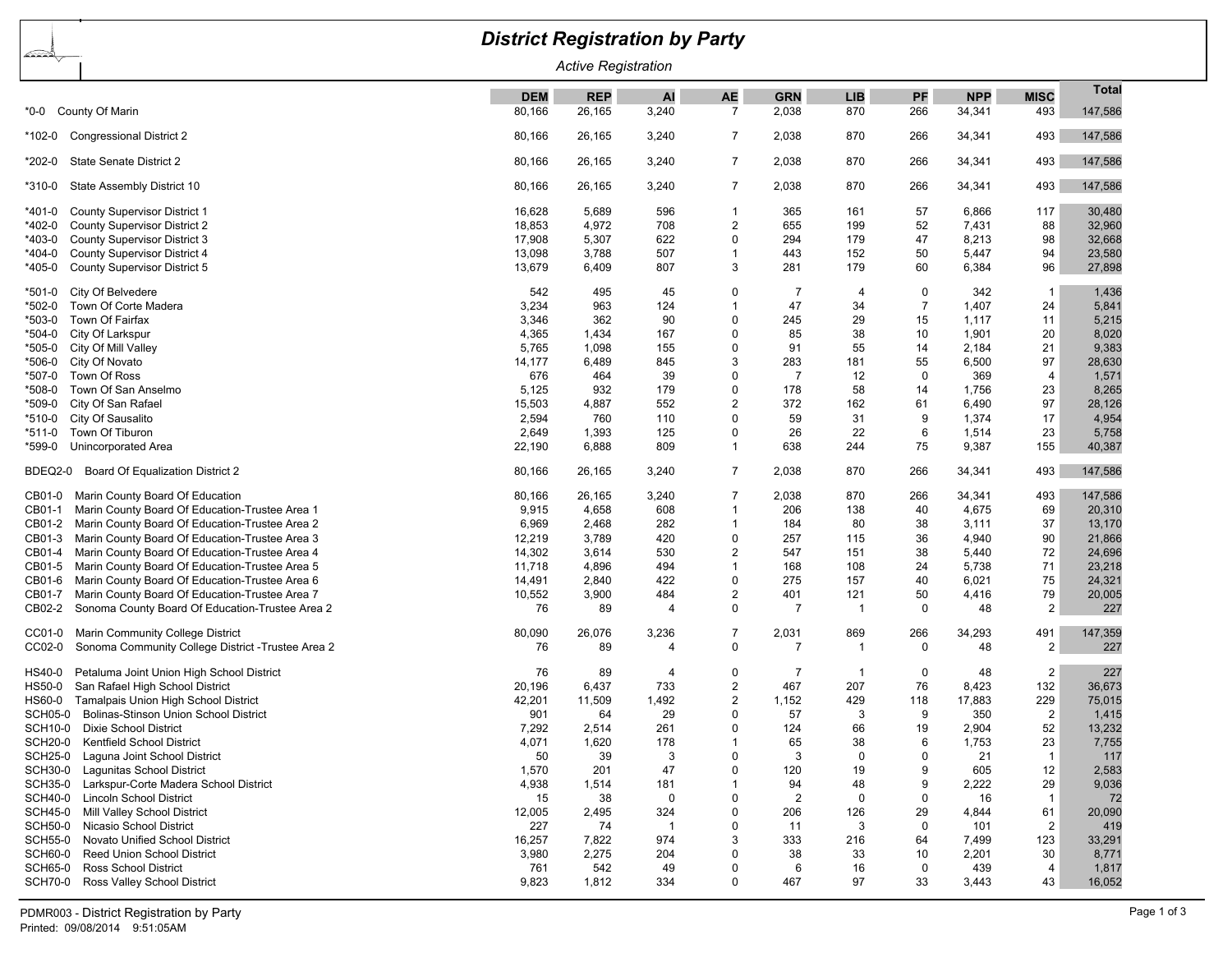| San Rafael Elementary School District<br>12,908<br>3,923<br>472<br>$\overline{2}$<br>57<br>80<br>23,445<br><b>SCH75-0</b><br>343<br>141<br>5,519<br>7,073<br>SCH80-0<br>Sausalito Marin City School District<br>3,921<br>912<br>145<br>0<br>88<br>46<br>13<br>1,925<br>23<br>308<br>37<br>79<br>8<br>$\overline{7}$<br><b>SCH85-0</b><br><b>Shoreline Unified School District</b><br>1,436<br>0<br>17<br>488<br>2,380<br>5<br>20<br>60<br>5<br>329<br><b>SCH85-1</b><br>Shoreline Unified School District-Trustee Area 1<br>1,130<br>165<br>0<br>14<br>1,728<br>2<br>$\overline{2}$<br>92<br>$\mathbf 0$<br>390<br><b>SCH85-2</b><br>Shoreline Unified School District-Trustee Area 2<br>208<br>63<br>9<br>0<br>14<br>80<br>5<br>67<br>$\overline{2}$<br>262<br><b>SCH85-3</b><br>Shoreline Unified School District-Trustee Area 3<br>98<br>8<br>0<br>1<br>1<br>2<br>$\Omega$<br>$\mathbf 0$<br>38<br><b>SCH90-0</b><br>Union Joint School District<br>11<br>12<br>1<br>0<br>$\mathbf 1$<br>11<br>$\overline{c}$<br>CFD50-0<br>Novato-Pacheco Valle Community Facilities District<br>432<br>212<br>24<br>0<br>8<br>3<br>0<br>176<br>857<br>39<br>12<br>6<br>Bel Marin Keys Community Services District<br>485<br>309<br>0<br>8<br>0<br>248<br>1,107<br>CSD <sub>10-0</sub><br>3<br>$\sqrt{2}$<br>869<br>21<br>$\Omega$<br>10<br>6<br>CSD40-0<br>Marin City Community Services District<br>93<br>366<br>1,370<br>22<br>3<br>12<br>Marinwood Community Services District<br>574<br>68<br>28<br>717<br>3,091<br>CSD50-0<br>1,667<br>0<br>$\overline{2}$<br>Muir Beach Community Services District<br>$\Omega$<br>14<br>$\mathbf{1}$<br>64<br>271<br>CSD60-0<br>171<br>14<br>$\overline{4}$<br>1<br>2,389<br>62<br>28<br>$\overline{7}$<br>994<br>14<br>3,988<br>CSD70-0<br><b>Tamalpais Community Services District</b><br>450<br>0<br>44<br>$\overline{2}$<br>0<br>5<br>32<br>125<br>CSD80-0<br><b>Tomales Valley Community Services District</b><br>72<br>12<br>$\mathbf 1$<br>$\mathbf{1}$<br>0<br>CSA #1Loma Verde Service Area<br>9<br>846<br>413<br>199<br>24<br>0<br>186<br>7<br>CSA01-0<br>7<br>CSA06-0<br>CSA #6 Gallinas Creek Service Area<br>337<br>105<br>13<br>5<br>170<br>639<br>0<br>4<br>4<br>8<br>$\Omega$<br>$\mathbf 0$<br>292<br>CSA09-0 CSA #9 Northbridge Service Area<br>147<br>84<br>0<br>$\mathbf 1$<br>$\mathbf 1$<br>51<br>5<br>599<br>203<br>18<br>9<br>$\overline{c}$<br>$\Omega$<br>212<br>CSA13-0 CSA #13 Upper Lucas Valley Service Area<br>0<br>1,048<br>$\overline{7}$<br>CSA14-0 CSA #14 Homestead Valley Service Area<br>1,059<br>20<br>13<br>389<br>168<br>24<br>0<br>1<br>1,681<br>3<br>CSA16-0 CSA #16 Greenbrae Service Area<br>520<br>45<br>12<br>10<br>$\Omega$<br>487<br>2,163<br>1,086<br>0<br>CSA17-0 CSA #17 Kentfield-Larkspur Open Space Service Area<br>1,670<br>179<br>64<br>38<br>6<br>23<br>7,969<br>4,186<br>$\mathbf 1$<br>1,802<br>CSA17-1 CSA #17 Kentwoodlands Police Protection District<br>455<br>301<br>27<br>6<br>5<br>0<br>226<br>$\overline{1}$<br>1,021<br>0<br>CSA18-0 CSA #18 Las Gallinas Open Space Service Area<br>2,889<br>102<br>69<br>25<br>16<br>1,225<br>5,224<br>867<br>0<br>31<br>2,087<br>675<br>76<br>50<br>16<br>11<br>867<br>17<br>3,799<br>CSA19-0 CSA #19 Santa Venetia-Bayside Acres Fire Protection District<br>0<br>CSA20-0 CSA #20 Novato Open Space Service Area<br>726<br>73<br>17<br>3<br>$\overline{7}$<br>2,124<br>869<br>1<br>14<br>414<br>CSA23-0 CSA #23 Terra Linda Open Space Service Area<br>1,199<br>121<br>30<br>8<br>19<br>6,579<br>3,707<br>0<br>64<br>1,431<br>CSA27-0 CSA #27 Ross Valley Paramedic Service Area<br>683<br>27<br>30<br>$\overline{4}$<br>$\overline{2}$<br>1,197<br>158<br>0<br>5<br>288<br>CSA28-0 CSA #28 West Marin Paramedic Service Area<br>272<br>43<br>26<br>25<br>6,981<br>4,200<br>716<br>118<br>0<br>1,581<br>CSA29-0 CSA #29 Paradise Cay Service Area<br>82<br>0<br>38<br>$\mathbf 0$<br>190<br>64<br>5<br>0<br>0<br>$\mathbf{1}$<br>CSA31-0 CSA #31 Fire Service Unicorporated Marin<br>992<br>275<br>26<br>33<br>5,415<br>153<br>0<br>67<br>2,152<br>9,113<br>CSA33-0 CSA #33 Stinson Beach Service Area<br>9<br>3<br>$\mathbf 0$<br>285<br>29<br>11<br>0<br>0<br>111<br>448<br><b>Bolinas Fire Protection District</b><br>47<br>3<br>6<br>2<br>FPD10-0<br>608<br>35<br>18<br>0<br>235<br>954<br>$\Omega$<br>12<br>4,275<br>FPD20-0<br>Kentfield Fire Protection District<br>2,116<br>994<br>103<br>-1<br>32<br>26<br>991<br>33,325<br>FPD40-0<br><b>Novato Fire Protection District</b><br>16,262<br>7,842<br>974<br>3<br>334<br>216<br>64<br>7,507<br>123<br>9<br>FPD50-0<br>Sleepy Hollow Fire Protection District<br>826<br>401<br>47<br>0<br>19<br>6<br>344<br>1,653<br>-1<br>16,733<br>FPD60-0<br>Southern Marin Fire Protection District<br>9,280<br>2,475<br>306<br>167<br>100<br>24<br>4,320<br>61<br>0<br>FPD70-0<br>Stinson Beach Fire Protection District<br>285<br>29<br>9<br>0<br>3<br>111<br>0<br>448<br>11<br>0<br><b>Tiburon Fire Protection District</b><br>6<br>FPD80-0<br>2,123<br>1,267<br>108<br>0<br>20<br>18<br>1,236<br>16<br>4,794<br>Novato Flood Control Zone 1<br>3<br>15,931<br>7,749<br>956<br>320<br>210<br>61<br>7,366<br>122<br>32,718<br><b>FL01-0</b><br>2,380<br>336<br>213<br>130<br>63<br>FL03-0<br>Richardson Bay Flood Control Zone 3<br>12,489<br>0<br>31<br>4,979<br>20,621<br>29<br>6<br>$\overline{2}$<br>6<br>Bel Air Flood Control Zone 4<br>751<br>326<br>0<br>7<br>361<br>1,488<br>FL04-0<br>5<br>0<br>Bel Air Flood Control Subzone 4A<br>20<br>0<br>0<br>0<br>10<br>0<br>FL04-4<br>-1<br>-36<br>$\overline{2}$<br>279<br>28<br>9<br>0<br>Stinson Beach Flood Control Zone 5<br>11<br>0<br>$\Omega$<br>107<br>436<br>FL05-0<br>$\overline{7}$<br>$\overline{7}$<br>376<br>108<br>$\overline{7}$<br>689<br>14<br>0<br>1<br>169<br><b>FL06-0</b><br>San Rafael Meadows Flood Control Zone 6<br>27<br>$\overline{7}$<br>1,379<br>FL07-0<br>797<br>173<br>30<br>5<br>5<br>335<br>Santa Venetia Flood Control Zone 7<br>$\Omega$<br>772<br>20,276<br>5,686<br>2<br>642<br>206<br>51<br>101<br>35,865<br>FL09-0<br>Ross Valley Flood Control Zone 9<br>8,129<br>Inverness Flood Control Zone 10<br>$\mathbf 0$<br>33<br>9<br>2<br>879<br>FL10-0<br>607<br>67<br>10<br>150<br>$\mathbf 1$<br>63,904<br>654<br>26,834<br>114,261<br>Marin Healthcare District<br>18,323<br>2,266<br>1,704<br>202<br>370<br>4<br>Marin County Library District<br>43,626<br>15,166<br>1,907<br>1,220<br>500<br>152<br>18,781<br>291<br>81,648<br>LIB01-0<br>5<br>Marin County Library District-Fairfax/west Marin<br>9,054<br>276<br>82<br>14,977<br>LIB01-1<br>1,584<br>0<br>572<br>46<br>3,317<br>46<br>Marin County Library District-Eastern Marin<br>533<br>327<br>50,864<br>LIB01-2<br>26,459<br>10,301<br>1,284<br>3<br>94<br>11,670<br>193<br>Marin County Free Library District<br>5<br>500<br>81,644<br>LIB02-0<br>43,623<br>15,166<br>1,907<br>1,220<br>152<br>18,780<br>291<br>Bolinas Highland Permanent Road Division<br>RD20-0<br>30<br>0<br>0<br>0<br>6<br>0<br>39<br>$\mathbf{1}$<br>1<br>-1<br>$\overline{7}$<br>$\mathbf{1}$<br>$\mathbf 0$<br>22<br>0<br>Monte Cristo Permanent Road Division<br>50<br>4<br>0<br>$\mathbf{1}$<br>85<br>RD40-0 |         | <b>DEM</b> | <b>REP</b> | AI | AE | <b>GRN</b> | <b>LIB</b> | PF | <b>NPP</b> | <b>MISC</b> | Total |
|------------------------------------------------------------------------------------------------------------------------------------------------------------------------------------------------------------------------------------------------------------------------------------------------------------------------------------------------------------------------------------------------------------------------------------------------------------------------------------------------------------------------------------------------------------------------------------------------------------------------------------------------------------------------------------------------------------------------------------------------------------------------------------------------------------------------------------------------------------------------------------------------------------------------------------------------------------------------------------------------------------------------------------------------------------------------------------------------------------------------------------------------------------------------------------------------------------------------------------------------------------------------------------------------------------------------------------------------------------------------------------------------------------------------------------------------------------------------------------------------------------------------------------------------------------------------------------------------------------------------------------------------------------------------------------------------------------------------------------------------------------------------------------------------------------------------------------------------------------------------------------------------------------------------------------------------------------------------------------------------------------------------------------------------------------------------------------------------------------------------------------------------------------------------------------------------------------------------------------------------------------------------------------------------------------------------------------------------------------------------------------------------------------------------------------------------------------------------------------------------------------------------------------------------------------------------------------------------------------------------------------------------------------------------------------------------------------------------------------------------------------------------------------------------------------------------------------------------------------------------------------------------------------------------------------------------------------------------------------------------------------------------------------------------------------------------------------------------------------------------------------------------------------------------------------------------------------------------------------------------------------------------------------------------------------------------------------------------------------------------------------------------------------------------------------------------------------------------------------------------------------------------------------------------------------------------------------------------------------------------------------------------------------------------------------------------------------------------------------------------------------------------------------------------------------------------------------------------------------------------------------------------------------------------------------------------------------------------------------------------------------------------------------------------------------------------------------------------------------------------------------------------------------------------------------------------------------------------------------------------------------------------------------------------------------------------------------------------------------------------------------------------------------------------------------------------------------------------------------------------------------------------------------------------------------------------------------------------------------------------------------------------------------------------------------------------------------------------------------------------------------------------------------------------------------------------------------------------------------------------------------------------------------------------------------------------------------------------------------------------------------------------------------------------------------------------------------------------------------------------------------------------------------------------------------------------------------------------------------------------------------------------------------------------------------------------------------------------------------------------------------------------------------------------------------------------------------------------------------------------------------------------------------------------------------------------------------------------------------------------------------------------------------------------------------------------------------------------------------------------------------------------------------------------------------------------------------------------------------------------------------------------------------------------------------------------------------------------------------------------------------------------------------------------------------------------------------------------------------------------------------------------------------------------------------------------------------------------------------------------------------------------------------------------------------------------------------------------------------------------------------------------------------------------------------------------------------------------------------------------------------------------------------------------------------------------------------------------------------------------------------------------------------------------------------------------------------------------------------------------------------------------------------------------------------------------------------------------------------------------------------------------------------------------------------------------------------------------------------------------------------------------------------------------------------------------------------------------------------------------------------------------------------------------------------------------------------------------------|---------|------------|------------|----|----|------------|------------|----|------------|-------------|-------|
|                                                                                                                                                                                                                                                                                                                                                                                                                                                                                                                                                                                                                                                                                                                                                                                                                                                                                                                                                                                                                                                                                                                                                                                                                                                                                                                                                                                                                                                                                                                                                                                                                                                                                                                                                                                                                                                                                                                                                                                                                                                                                                                                                                                                                                                                                                                                                                                                                                                                                                                                                                                                                                                                                                                                                                                                                                                                                                                                                                                                                                                                                                                                                                                                                                                                                                                                                                                                                                                                                                                                                                                                                                                                                                                                                                                                                                                                                                                                                                                                                                                                                                                                                                                                                                                                                                                                                                                                                                                                                                                                                                                                                                                                                                                                                                                                                                                                                                                                                                                                                                                                                                                                                                                                                                                                                                                                                                                                                                                                                                                                                                                                                                                                                                                                                                                                                                                                                                                                                                                                                                                                                                                                                                                                                                                                                                                                                                                                                                                                                                                                                                                                                                                                                                                                                                                                                                                                                                                                                                                                                                                                                                                                                                                                                              |         |            |            |    |    |            |            |    |            |             |       |
|                                                                                                                                                                                                                                                                                                                                                                                                                                                                                                                                                                                                                                                                                                                                                                                                                                                                                                                                                                                                                                                                                                                                                                                                                                                                                                                                                                                                                                                                                                                                                                                                                                                                                                                                                                                                                                                                                                                                                                                                                                                                                                                                                                                                                                                                                                                                                                                                                                                                                                                                                                                                                                                                                                                                                                                                                                                                                                                                                                                                                                                                                                                                                                                                                                                                                                                                                                                                                                                                                                                                                                                                                                                                                                                                                                                                                                                                                                                                                                                                                                                                                                                                                                                                                                                                                                                                                                                                                                                                                                                                                                                                                                                                                                                                                                                                                                                                                                                                                                                                                                                                                                                                                                                                                                                                                                                                                                                                                                                                                                                                                                                                                                                                                                                                                                                                                                                                                                                                                                                                                                                                                                                                                                                                                                                                                                                                                                                                                                                                                                                                                                                                                                                                                                                                                                                                                                                                                                                                                                                                                                                                                                                                                                                                                              |         |            |            |    |    |            |            |    |            |             |       |
|                                                                                                                                                                                                                                                                                                                                                                                                                                                                                                                                                                                                                                                                                                                                                                                                                                                                                                                                                                                                                                                                                                                                                                                                                                                                                                                                                                                                                                                                                                                                                                                                                                                                                                                                                                                                                                                                                                                                                                                                                                                                                                                                                                                                                                                                                                                                                                                                                                                                                                                                                                                                                                                                                                                                                                                                                                                                                                                                                                                                                                                                                                                                                                                                                                                                                                                                                                                                                                                                                                                                                                                                                                                                                                                                                                                                                                                                                                                                                                                                                                                                                                                                                                                                                                                                                                                                                                                                                                                                                                                                                                                                                                                                                                                                                                                                                                                                                                                                                                                                                                                                                                                                                                                                                                                                                                                                                                                                                                                                                                                                                                                                                                                                                                                                                                                                                                                                                                                                                                                                                                                                                                                                                                                                                                                                                                                                                                                                                                                                                                                                                                                                                                                                                                                                                                                                                                                                                                                                                                                                                                                                                                                                                                                                                              |         |            |            |    |    |            |            |    |            |             |       |
|                                                                                                                                                                                                                                                                                                                                                                                                                                                                                                                                                                                                                                                                                                                                                                                                                                                                                                                                                                                                                                                                                                                                                                                                                                                                                                                                                                                                                                                                                                                                                                                                                                                                                                                                                                                                                                                                                                                                                                                                                                                                                                                                                                                                                                                                                                                                                                                                                                                                                                                                                                                                                                                                                                                                                                                                                                                                                                                                                                                                                                                                                                                                                                                                                                                                                                                                                                                                                                                                                                                                                                                                                                                                                                                                                                                                                                                                                                                                                                                                                                                                                                                                                                                                                                                                                                                                                                                                                                                                                                                                                                                                                                                                                                                                                                                                                                                                                                                                                                                                                                                                                                                                                                                                                                                                                                                                                                                                                                                                                                                                                                                                                                                                                                                                                                                                                                                                                                                                                                                                                                                                                                                                                                                                                                                                                                                                                                                                                                                                                                                                                                                                                                                                                                                                                                                                                                                                                                                                                                                                                                                                                                                                                                                                                              |         |            |            |    |    |            |            |    |            |             |       |
|                                                                                                                                                                                                                                                                                                                                                                                                                                                                                                                                                                                                                                                                                                                                                                                                                                                                                                                                                                                                                                                                                                                                                                                                                                                                                                                                                                                                                                                                                                                                                                                                                                                                                                                                                                                                                                                                                                                                                                                                                                                                                                                                                                                                                                                                                                                                                                                                                                                                                                                                                                                                                                                                                                                                                                                                                                                                                                                                                                                                                                                                                                                                                                                                                                                                                                                                                                                                                                                                                                                                                                                                                                                                                                                                                                                                                                                                                                                                                                                                                                                                                                                                                                                                                                                                                                                                                                                                                                                                                                                                                                                                                                                                                                                                                                                                                                                                                                                                                                                                                                                                                                                                                                                                                                                                                                                                                                                                                                                                                                                                                                                                                                                                                                                                                                                                                                                                                                                                                                                                                                                                                                                                                                                                                                                                                                                                                                                                                                                                                                                                                                                                                                                                                                                                                                                                                                                                                                                                                                                                                                                                                                                                                                                                                              |         |            |            |    |    |            |            |    |            |             |       |
|                                                                                                                                                                                                                                                                                                                                                                                                                                                                                                                                                                                                                                                                                                                                                                                                                                                                                                                                                                                                                                                                                                                                                                                                                                                                                                                                                                                                                                                                                                                                                                                                                                                                                                                                                                                                                                                                                                                                                                                                                                                                                                                                                                                                                                                                                                                                                                                                                                                                                                                                                                                                                                                                                                                                                                                                                                                                                                                                                                                                                                                                                                                                                                                                                                                                                                                                                                                                                                                                                                                                                                                                                                                                                                                                                                                                                                                                                                                                                                                                                                                                                                                                                                                                                                                                                                                                                                                                                                                                                                                                                                                                                                                                                                                                                                                                                                                                                                                                                                                                                                                                                                                                                                                                                                                                                                                                                                                                                                                                                                                                                                                                                                                                                                                                                                                                                                                                                                                                                                                                                                                                                                                                                                                                                                                                                                                                                                                                                                                                                                                                                                                                                                                                                                                                                                                                                                                                                                                                                                                                                                                                                                                                                                                                                              |         |            |            |    |    |            |            |    |            |             |       |
|                                                                                                                                                                                                                                                                                                                                                                                                                                                                                                                                                                                                                                                                                                                                                                                                                                                                                                                                                                                                                                                                                                                                                                                                                                                                                                                                                                                                                                                                                                                                                                                                                                                                                                                                                                                                                                                                                                                                                                                                                                                                                                                                                                                                                                                                                                                                                                                                                                                                                                                                                                                                                                                                                                                                                                                                                                                                                                                                                                                                                                                                                                                                                                                                                                                                                                                                                                                                                                                                                                                                                                                                                                                                                                                                                                                                                                                                                                                                                                                                                                                                                                                                                                                                                                                                                                                                                                                                                                                                                                                                                                                                                                                                                                                                                                                                                                                                                                                                                                                                                                                                                                                                                                                                                                                                                                                                                                                                                                                                                                                                                                                                                                                                                                                                                                                                                                                                                                                                                                                                                                                                                                                                                                                                                                                                                                                                                                                                                                                                                                                                                                                                                                                                                                                                                                                                                                                                                                                                                                                                                                                                                                                                                                                                                              |         |            |            |    |    |            |            |    |            |             |       |
|                                                                                                                                                                                                                                                                                                                                                                                                                                                                                                                                                                                                                                                                                                                                                                                                                                                                                                                                                                                                                                                                                                                                                                                                                                                                                                                                                                                                                                                                                                                                                                                                                                                                                                                                                                                                                                                                                                                                                                                                                                                                                                                                                                                                                                                                                                                                                                                                                                                                                                                                                                                                                                                                                                                                                                                                                                                                                                                                                                                                                                                                                                                                                                                                                                                                                                                                                                                                                                                                                                                                                                                                                                                                                                                                                                                                                                                                                                                                                                                                                                                                                                                                                                                                                                                                                                                                                                                                                                                                                                                                                                                                                                                                                                                                                                                                                                                                                                                                                                                                                                                                                                                                                                                                                                                                                                                                                                                                                                                                                                                                                                                                                                                                                                                                                                                                                                                                                                                                                                                                                                                                                                                                                                                                                                                                                                                                                                                                                                                                                                                                                                                                                                                                                                                                                                                                                                                                                                                                                                                                                                                                                                                                                                                                                              |         |            |            |    |    |            |            |    |            |             |       |
|                                                                                                                                                                                                                                                                                                                                                                                                                                                                                                                                                                                                                                                                                                                                                                                                                                                                                                                                                                                                                                                                                                                                                                                                                                                                                                                                                                                                                                                                                                                                                                                                                                                                                                                                                                                                                                                                                                                                                                                                                                                                                                                                                                                                                                                                                                                                                                                                                                                                                                                                                                                                                                                                                                                                                                                                                                                                                                                                                                                                                                                                                                                                                                                                                                                                                                                                                                                                                                                                                                                                                                                                                                                                                                                                                                                                                                                                                                                                                                                                                                                                                                                                                                                                                                                                                                                                                                                                                                                                                                                                                                                                                                                                                                                                                                                                                                                                                                                                                                                                                                                                                                                                                                                                                                                                                                                                                                                                                                                                                                                                                                                                                                                                                                                                                                                                                                                                                                                                                                                                                                                                                                                                                                                                                                                                                                                                                                                                                                                                                                                                                                                                                                                                                                                                                                                                                                                                                                                                                                                                                                                                                                                                                                                                                              |         |            |            |    |    |            |            |    |            |             |       |
|                                                                                                                                                                                                                                                                                                                                                                                                                                                                                                                                                                                                                                                                                                                                                                                                                                                                                                                                                                                                                                                                                                                                                                                                                                                                                                                                                                                                                                                                                                                                                                                                                                                                                                                                                                                                                                                                                                                                                                                                                                                                                                                                                                                                                                                                                                                                                                                                                                                                                                                                                                                                                                                                                                                                                                                                                                                                                                                                                                                                                                                                                                                                                                                                                                                                                                                                                                                                                                                                                                                                                                                                                                                                                                                                                                                                                                                                                                                                                                                                                                                                                                                                                                                                                                                                                                                                                                                                                                                                                                                                                                                                                                                                                                                                                                                                                                                                                                                                                                                                                                                                                                                                                                                                                                                                                                                                                                                                                                                                                                                                                                                                                                                                                                                                                                                                                                                                                                                                                                                                                                                                                                                                                                                                                                                                                                                                                                                                                                                                                                                                                                                                                                                                                                                                                                                                                                                                                                                                                                                                                                                                                                                                                                                                                              |         |            |            |    |    |            |            |    |            |             |       |
|                                                                                                                                                                                                                                                                                                                                                                                                                                                                                                                                                                                                                                                                                                                                                                                                                                                                                                                                                                                                                                                                                                                                                                                                                                                                                                                                                                                                                                                                                                                                                                                                                                                                                                                                                                                                                                                                                                                                                                                                                                                                                                                                                                                                                                                                                                                                                                                                                                                                                                                                                                                                                                                                                                                                                                                                                                                                                                                                                                                                                                                                                                                                                                                                                                                                                                                                                                                                                                                                                                                                                                                                                                                                                                                                                                                                                                                                                                                                                                                                                                                                                                                                                                                                                                                                                                                                                                                                                                                                                                                                                                                                                                                                                                                                                                                                                                                                                                                                                                                                                                                                                                                                                                                                                                                                                                                                                                                                                                                                                                                                                                                                                                                                                                                                                                                                                                                                                                                                                                                                                                                                                                                                                                                                                                                                                                                                                                                                                                                                                                                                                                                                                                                                                                                                                                                                                                                                                                                                                                                                                                                                                                                                                                                                                              |         |            |            |    |    |            |            |    |            |             |       |
|                                                                                                                                                                                                                                                                                                                                                                                                                                                                                                                                                                                                                                                                                                                                                                                                                                                                                                                                                                                                                                                                                                                                                                                                                                                                                                                                                                                                                                                                                                                                                                                                                                                                                                                                                                                                                                                                                                                                                                                                                                                                                                                                                                                                                                                                                                                                                                                                                                                                                                                                                                                                                                                                                                                                                                                                                                                                                                                                                                                                                                                                                                                                                                                                                                                                                                                                                                                                                                                                                                                                                                                                                                                                                                                                                                                                                                                                                                                                                                                                                                                                                                                                                                                                                                                                                                                                                                                                                                                                                                                                                                                                                                                                                                                                                                                                                                                                                                                                                                                                                                                                                                                                                                                                                                                                                                                                                                                                                                                                                                                                                                                                                                                                                                                                                                                                                                                                                                                                                                                                                                                                                                                                                                                                                                                                                                                                                                                                                                                                                                                                                                                                                                                                                                                                                                                                                                                                                                                                                                                                                                                                                                                                                                                                                              |         |            |            |    |    |            |            |    |            |             |       |
|                                                                                                                                                                                                                                                                                                                                                                                                                                                                                                                                                                                                                                                                                                                                                                                                                                                                                                                                                                                                                                                                                                                                                                                                                                                                                                                                                                                                                                                                                                                                                                                                                                                                                                                                                                                                                                                                                                                                                                                                                                                                                                                                                                                                                                                                                                                                                                                                                                                                                                                                                                                                                                                                                                                                                                                                                                                                                                                                                                                                                                                                                                                                                                                                                                                                                                                                                                                                                                                                                                                                                                                                                                                                                                                                                                                                                                                                                                                                                                                                                                                                                                                                                                                                                                                                                                                                                                                                                                                                                                                                                                                                                                                                                                                                                                                                                                                                                                                                                                                                                                                                                                                                                                                                                                                                                                                                                                                                                                                                                                                                                                                                                                                                                                                                                                                                                                                                                                                                                                                                                                                                                                                                                                                                                                                                                                                                                                                                                                                                                                                                                                                                                                                                                                                                                                                                                                                                                                                                                                                                                                                                                                                                                                                                                              |         |            |            |    |    |            |            |    |            |             |       |
|                                                                                                                                                                                                                                                                                                                                                                                                                                                                                                                                                                                                                                                                                                                                                                                                                                                                                                                                                                                                                                                                                                                                                                                                                                                                                                                                                                                                                                                                                                                                                                                                                                                                                                                                                                                                                                                                                                                                                                                                                                                                                                                                                                                                                                                                                                                                                                                                                                                                                                                                                                                                                                                                                                                                                                                                                                                                                                                                                                                                                                                                                                                                                                                                                                                                                                                                                                                                                                                                                                                                                                                                                                                                                                                                                                                                                                                                                                                                                                                                                                                                                                                                                                                                                                                                                                                                                                                                                                                                                                                                                                                                                                                                                                                                                                                                                                                                                                                                                                                                                                                                                                                                                                                                                                                                                                                                                                                                                                                                                                                                                                                                                                                                                                                                                                                                                                                                                                                                                                                                                                                                                                                                                                                                                                                                                                                                                                                                                                                                                                                                                                                                                                                                                                                                                                                                                                                                                                                                                                                                                                                                                                                                                                                                                              |         |            |            |    |    |            |            |    |            |             |       |
|                                                                                                                                                                                                                                                                                                                                                                                                                                                                                                                                                                                                                                                                                                                                                                                                                                                                                                                                                                                                                                                                                                                                                                                                                                                                                                                                                                                                                                                                                                                                                                                                                                                                                                                                                                                                                                                                                                                                                                                                                                                                                                                                                                                                                                                                                                                                                                                                                                                                                                                                                                                                                                                                                                                                                                                                                                                                                                                                                                                                                                                                                                                                                                                                                                                                                                                                                                                                                                                                                                                                                                                                                                                                                                                                                                                                                                                                                                                                                                                                                                                                                                                                                                                                                                                                                                                                                                                                                                                                                                                                                                                                                                                                                                                                                                                                                                                                                                                                                                                                                                                                                                                                                                                                                                                                                                                                                                                                                                                                                                                                                                                                                                                                                                                                                                                                                                                                                                                                                                                                                                                                                                                                                                                                                                                                                                                                                                                                                                                                                                                                                                                                                                                                                                                                                                                                                                                                                                                                                                                                                                                                                                                                                                                                                              |         |            |            |    |    |            |            |    |            |             |       |
|                                                                                                                                                                                                                                                                                                                                                                                                                                                                                                                                                                                                                                                                                                                                                                                                                                                                                                                                                                                                                                                                                                                                                                                                                                                                                                                                                                                                                                                                                                                                                                                                                                                                                                                                                                                                                                                                                                                                                                                                                                                                                                                                                                                                                                                                                                                                                                                                                                                                                                                                                                                                                                                                                                                                                                                                                                                                                                                                                                                                                                                                                                                                                                                                                                                                                                                                                                                                                                                                                                                                                                                                                                                                                                                                                                                                                                                                                                                                                                                                                                                                                                                                                                                                                                                                                                                                                                                                                                                                                                                                                                                                                                                                                                                                                                                                                                                                                                                                                                                                                                                                                                                                                                                                                                                                                                                                                                                                                                                                                                                                                                                                                                                                                                                                                                                                                                                                                                                                                                                                                                                                                                                                                                                                                                                                                                                                                                                                                                                                                                                                                                                                                                                                                                                                                                                                                                                                                                                                                                                                                                                                                                                                                                                                                              |         |            |            |    |    |            |            |    |            |             |       |
|                                                                                                                                                                                                                                                                                                                                                                                                                                                                                                                                                                                                                                                                                                                                                                                                                                                                                                                                                                                                                                                                                                                                                                                                                                                                                                                                                                                                                                                                                                                                                                                                                                                                                                                                                                                                                                                                                                                                                                                                                                                                                                                                                                                                                                                                                                                                                                                                                                                                                                                                                                                                                                                                                                                                                                                                                                                                                                                                                                                                                                                                                                                                                                                                                                                                                                                                                                                                                                                                                                                                                                                                                                                                                                                                                                                                                                                                                                                                                                                                                                                                                                                                                                                                                                                                                                                                                                                                                                                                                                                                                                                                                                                                                                                                                                                                                                                                                                                                                                                                                                                                                                                                                                                                                                                                                                                                                                                                                                                                                                                                                                                                                                                                                                                                                                                                                                                                                                                                                                                                                                                                                                                                                                                                                                                                                                                                                                                                                                                                                                                                                                                                                                                                                                                                                                                                                                                                                                                                                                                                                                                                                                                                                                                                                              |         |            |            |    |    |            |            |    |            |             |       |
|                                                                                                                                                                                                                                                                                                                                                                                                                                                                                                                                                                                                                                                                                                                                                                                                                                                                                                                                                                                                                                                                                                                                                                                                                                                                                                                                                                                                                                                                                                                                                                                                                                                                                                                                                                                                                                                                                                                                                                                                                                                                                                                                                                                                                                                                                                                                                                                                                                                                                                                                                                                                                                                                                                                                                                                                                                                                                                                                                                                                                                                                                                                                                                                                                                                                                                                                                                                                                                                                                                                                                                                                                                                                                                                                                                                                                                                                                                                                                                                                                                                                                                                                                                                                                                                                                                                                                                                                                                                                                                                                                                                                                                                                                                                                                                                                                                                                                                                                                                                                                                                                                                                                                                                                                                                                                                                                                                                                                                                                                                                                                                                                                                                                                                                                                                                                                                                                                                                                                                                                                                                                                                                                                                                                                                                                                                                                                                                                                                                                                                                                                                                                                                                                                                                                                                                                                                                                                                                                                                                                                                                                                                                                                                                                                              |         |            |            |    |    |            |            |    |            |             |       |
|                                                                                                                                                                                                                                                                                                                                                                                                                                                                                                                                                                                                                                                                                                                                                                                                                                                                                                                                                                                                                                                                                                                                                                                                                                                                                                                                                                                                                                                                                                                                                                                                                                                                                                                                                                                                                                                                                                                                                                                                                                                                                                                                                                                                                                                                                                                                                                                                                                                                                                                                                                                                                                                                                                                                                                                                                                                                                                                                                                                                                                                                                                                                                                                                                                                                                                                                                                                                                                                                                                                                                                                                                                                                                                                                                                                                                                                                                                                                                                                                                                                                                                                                                                                                                                                                                                                                                                                                                                                                                                                                                                                                                                                                                                                                                                                                                                                                                                                                                                                                                                                                                                                                                                                                                                                                                                                                                                                                                                                                                                                                                                                                                                                                                                                                                                                                                                                                                                                                                                                                                                                                                                                                                                                                                                                                                                                                                                                                                                                                                                                                                                                                                                                                                                                                                                                                                                                                                                                                                                                                                                                                                                                                                                                                                              |         |            |            |    |    |            |            |    |            |             |       |
|                                                                                                                                                                                                                                                                                                                                                                                                                                                                                                                                                                                                                                                                                                                                                                                                                                                                                                                                                                                                                                                                                                                                                                                                                                                                                                                                                                                                                                                                                                                                                                                                                                                                                                                                                                                                                                                                                                                                                                                                                                                                                                                                                                                                                                                                                                                                                                                                                                                                                                                                                                                                                                                                                                                                                                                                                                                                                                                                                                                                                                                                                                                                                                                                                                                                                                                                                                                                                                                                                                                                                                                                                                                                                                                                                                                                                                                                                                                                                                                                                                                                                                                                                                                                                                                                                                                                                                                                                                                                                                                                                                                                                                                                                                                                                                                                                                                                                                                                                                                                                                                                                                                                                                                                                                                                                                                                                                                                                                                                                                                                                                                                                                                                                                                                                                                                                                                                                                                                                                                                                                                                                                                                                                                                                                                                                                                                                                                                                                                                                                                                                                                                                                                                                                                                                                                                                                                                                                                                                                                                                                                                                                                                                                                                                              |         |            |            |    |    |            |            |    |            |             |       |
|                                                                                                                                                                                                                                                                                                                                                                                                                                                                                                                                                                                                                                                                                                                                                                                                                                                                                                                                                                                                                                                                                                                                                                                                                                                                                                                                                                                                                                                                                                                                                                                                                                                                                                                                                                                                                                                                                                                                                                                                                                                                                                                                                                                                                                                                                                                                                                                                                                                                                                                                                                                                                                                                                                                                                                                                                                                                                                                                                                                                                                                                                                                                                                                                                                                                                                                                                                                                                                                                                                                                                                                                                                                                                                                                                                                                                                                                                                                                                                                                                                                                                                                                                                                                                                                                                                                                                                                                                                                                                                                                                                                                                                                                                                                                                                                                                                                                                                                                                                                                                                                                                                                                                                                                                                                                                                                                                                                                                                                                                                                                                                                                                                                                                                                                                                                                                                                                                                                                                                                                                                                                                                                                                                                                                                                                                                                                                                                                                                                                                                                                                                                                                                                                                                                                                                                                                                                                                                                                                                                                                                                                                                                                                                                                                              |         |            |            |    |    |            |            |    |            |             |       |
|                                                                                                                                                                                                                                                                                                                                                                                                                                                                                                                                                                                                                                                                                                                                                                                                                                                                                                                                                                                                                                                                                                                                                                                                                                                                                                                                                                                                                                                                                                                                                                                                                                                                                                                                                                                                                                                                                                                                                                                                                                                                                                                                                                                                                                                                                                                                                                                                                                                                                                                                                                                                                                                                                                                                                                                                                                                                                                                                                                                                                                                                                                                                                                                                                                                                                                                                                                                                                                                                                                                                                                                                                                                                                                                                                                                                                                                                                                                                                                                                                                                                                                                                                                                                                                                                                                                                                                                                                                                                                                                                                                                                                                                                                                                                                                                                                                                                                                                                                                                                                                                                                                                                                                                                                                                                                                                                                                                                                                                                                                                                                                                                                                                                                                                                                                                                                                                                                                                                                                                                                                                                                                                                                                                                                                                                                                                                                                                                                                                                                                                                                                                                                                                                                                                                                                                                                                                                                                                                                                                                                                                                                                                                                                                                                              |         |            |            |    |    |            |            |    |            |             |       |
|                                                                                                                                                                                                                                                                                                                                                                                                                                                                                                                                                                                                                                                                                                                                                                                                                                                                                                                                                                                                                                                                                                                                                                                                                                                                                                                                                                                                                                                                                                                                                                                                                                                                                                                                                                                                                                                                                                                                                                                                                                                                                                                                                                                                                                                                                                                                                                                                                                                                                                                                                                                                                                                                                                                                                                                                                                                                                                                                                                                                                                                                                                                                                                                                                                                                                                                                                                                                                                                                                                                                                                                                                                                                                                                                                                                                                                                                                                                                                                                                                                                                                                                                                                                                                                                                                                                                                                                                                                                                                                                                                                                                                                                                                                                                                                                                                                                                                                                                                                                                                                                                                                                                                                                                                                                                                                                                                                                                                                                                                                                                                                                                                                                                                                                                                                                                                                                                                                                                                                                                                                                                                                                                                                                                                                                                                                                                                                                                                                                                                                                                                                                                                                                                                                                                                                                                                                                                                                                                                                                                                                                                                                                                                                                                                              |         |            |            |    |    |            |            |    |            |             |       |
|                                                                                                                                                                                                                                                                                                                                                                                                                                                                                                                                                                                                                                                                                                                                                                                                                                                                                                                                                                                                                                                                                                                                                                                                                                                                                                                                                                                                                                                                                                                                                                                                                                                                                                                                                                                                                                                                                                                                                                                                                                                                                                                                                                                                                                                                                                                                                                                                                                                                                                                                                                                                                                                                                                                                                                                                                                                                                                                                                                                                                                                                                                                                                                                                                                                                                                                                                                                                                                                                                                                                                                                                                                                                                                                                                                                                                                                                                                                                                                                                                                                                                                                                                                                                                                                                                                                                                                                                                                                                                                                                                                                                                                                                                                                                                                                                                                                                                                                                                                                                                                                                                                                                                                                                                                                                                                                                                                                                                                                                                                                                                                                                                                                                                                                                                                                                                                                                                                                                                                                                                                                                                                                                                                                                                                                                                                                                                                                                                                                                                                                                                                                                                                                                                                                                                                                                                                                                                                                                                                                                                                                                                                                                                                                                                              |         |            |            |    |    |            |            |    |            |             |       |
|                                                                                                                                                                                                                                                                                                                                                                                                                                                                                                                                                                                                                                                                                                                                                                                                                                                                                                                                                                                                                                                                                                                                                                                                                                                                                                                                                                                                                                                                                                                                                                                                                                                                                                                                                                                                                                                                                                                                                                                                                                                                                                                                                                                                                                                                                                                                                                                                                                                                                                                                                                                                                                                                                                                                                                                                                                                                                                                                                                                                                                                                                                                                                                                                                                                                                                                                                                                                                                                                                                                                                                                                                                                                                                                                                                                                                                                                                                                                                                                                                                                                                                                                                                                                                                                                                                                                                                                                                                                                                                                                                                                                                                                                                                                                                                                                                                                                                                                                                                                                                                                                                                                                                                                                                                                                                                                                                                                                                                                                                                                                                                                                                                                                                                                                                                                                                                                                                                                                                                                                                                                                                                                                                                                                                                                                                                                                                                                                                                                                                                                                                                                                                                                                                                                                                                                                                                                                                                                                                                                                                                                                                                                                                                                                                              |         |            |            |    |    |            |            |    |            |             |       |
|                                                                                                                                                                                                                                                                                                                                                                                                                                                                                                                                                                                                                                                                                                                                                                                                                                                                                                                                                                                                                                                                                                                                                                                                                                                                                                                                                                                                                                                                                                                                                                                                                                                                                                                                                                                                                                                                                                                                                                                                                                                                                                                                                                                                                                                                                                                                                                                                                                                                                                                                                                                                                                                                                                                                                                                                                                                                                                                                                                                                                                                                                                                                                                                                                                                                                                                                                                                                                                                                                                                                                                                                                                                                                                                                                                                                                                                                                                                                                                                                                                                                                                                                                                                                                                                                                                                                                                                                                                                                                                                                                                                                                                                                                                                                                                                                                                                                                                                                                                                                                                                                                                                                                                                                                                                                                                                                                                                                                                                                                                                                                                                                                                                                                                                                                                                                                                                                                                                                                                                                                                                                                                                                                                                                                                                                                                                                                                                                                                                                                                                                                                                                                                                                                                                                                                                                                                                                                                                                                                                                                                                                                                                                                                                                                              |         |            |            |    |    |            |            |    |            |             |       |
|                                                                                                                                                                                                                                                                                                                                                                                                                                                                                                                                                                                                                                                                                                                                                                                                                                                                                                                                                                                                                                                                                                                                                                                                                                                                                                                                                                                                                                                                                                                                                                                                                                                                                                                                                                                                                                                                                                                                                                                                                                                                                                                                                                                                                                                                                                                                                                                                                                                                                                                                                                                                                                                                                                                                                                                                                                                                                                                                                                                                                                                                                                                                                                                                                                                                                                                                                                                                                                                                                                                                                                                                                                                                                                                                                                                                                                                                                                                                                                                                                                                                                                                                                                                                                                                                                                                                                                                                                                                                                                                                                                                                                                                                                                                                                                                                                                                                                                                                                                                                                                                                                                                                                                                                                                                                                                                                                                                                                                                                                                                                                                                                                                                                                                                                                                                                                                                                                                                                                                                                                                                                                                                                                                                                                                                                                                                                                                                                                                                                                                                                                                                                                                                                                                                                                                                                                                                                                                                                                                                                                                                                                                                                                                                                                              |         |            |            |    |    |            |            |    |            |             |       |
|                                                                                                                                                                                                                                                                                                                                                                                                                                                                                                                                                                                                                                                                                                                                                                                                                                                                                                                                                                                                                                                                                                                                                                                                                                                                                                                                                                                                                                                                                                                                                                                                                                                                                                                                                                                                                                                                                                                                                                                                                                                                                                                                                                                                                                                                                                                                                                                                                                                                                                                                                                                                                                                                                                                                                                                                                                                                                                                                                                                                                                                                                                                                                                                                                                                                                                                                                                                                                                                                                                                                                                                                                                                                                                                                                                                                                                                                                                                                                                                                                                                                                                                                                                                                                                                                                                                                                                                                                                                                                                                                                                                                                                                                                                                                                                                                                                                                                                                                                                                                                                                                                                                                                                                                                                                                                                                                                                                                                                                                                                                                                                                                                                                                                                                                                                                                                                                                                                                                                                                                                                                                                                                                                                                                                                                                                                                                                                                                                                                                                                                                                                                                                                                                                                                                                                                                                                                                                                                                                                                                                                                                                                                                                                                                                              |         |            |            |    |    |            |            |    |            |             |       |
|                                                                                                                                                                                                                                                                                                                                                                                                                                                                                                                                                                                                                                                                                                                                                                                                                                                                                                                                                                                                                                                                                                                                                                                                                                                                                                                                                                                                                                                                                                                                                                                                                                                                                                                                                                                                                                                                                                                                                                                                                                                                                                                                                                                                                                                                                                                                                                                                                                                                                                                                                                                                                                                                                                                                                                                                                                                                                                                                                                                                                                                                                                                                                                                                                                                                                                                                                                                                                                                                                                                                                                                                                                                                                                                                                                                                                                                                                                                                                                                                                                                                                                                                                                                                                                                                                                                                                                                                                                                                                                                                                                                                                                                                                                                                                                                                                                                                                                                                                                                                                                                                                                                                                                                                                                                                                                                                                                                                                                                                                                                                                                                                                                                                                                                                                                                                                                                                                                                                                                                                                                                                                                                                                                                                                                                                                                                                                                                                                                                                                                                                                                                                                                                                                                                                                                                                                                                                                                                                                                                                                                                                                                                                                                                                                              |         |            |            |    |    |            |            |    |            |             |       |
|                                                                                                                                                                                                                                                                                                                                                                                                                                                                                                                                                                                                                                                                                                                                                                                                                                                                                                                                                                                                                                                                                                                                                                                                                                                                                                                                                                                                                                                                                                                                                                                                                                                                                                                                                                                                                                                                                                                                                                                                                                                                                                                                                                                                                                                                                                                                                                                                                                                                                                                                                                                                                                                                                                                                                                                                                                                                                                                                                                                                                                                                                                                                                                                                                                                                                                                                                                                                                                                                                                                                                                                                                                                                                                                                                                                                                                                                                                                                                                                                                                                                                                                                                                                                                                                                                                                                                                                                                                                                                                                                                                                                                                                                                                                                                                                                                                                                                                                                                                                                                                                                                                                                                                                                                                                                                                                                                                                                                                                                                                                                                                                                                                                                                                                                                                                                                                                                                                                                                                                                                                                                                                                                                                                                                                                                                                                                                                                                                                                                                                                                                                                                                                                                                                                                                                                                                                                                                                                                                                                                                                                                                                                                                                                                                              |         |            |            |    |    |            |            |    |            |             |       |
|                                                                                                                                                                                                                                                                                                                                                                                                                                                                                                                                                                                                                                                                                                                                                                                                                                                                                                                                                                                                                                                                                                                                                                                                                                                                                                                                                                                                                                                                                                                                                                                                                                                                                                                                                                                                                                                                                                                                                                                                                                                                                                                                                                                                                                                                                                                                                                                                                                                                                                                                                                                                                                                                                                                                                                                                                                                                                                                                                                                                                                                                                                                                                                                                                                                                                                                                                                                                                                                                                                                                                                                                                                                                                                                                                                                                                                                                                                                                                                                                                                                                                                                                                                                                                                                                                                                                                                                                                                                                                                                                                                                                                                                                                                                                                                                                                                                                                                                                                                                                                                                                                                                                                                                                                                                                                                                                                                                                                                                                                                                                                                                                                                                                                                                                                                                                                                                                                                                                                                                                                                                                                                                                                                                                                                                                                                                                                                                                                                                                                                                                                                                                                                                                                                                                                                                                                                                                                                                                                                                                                                                                                                                                                                                                                              |         |            |            |    |    |            |            |    |            |             |       |
|                                                                                                                                                                                                                                                                                                                                                                                                                                                                                                                                                                                                                                                                                                                                                                                                                                                                                                                                                                                                                                                                                                                                                                                                                                                                                                                                                                                                                                                                                                                                                                                                                                                                                                                                                                                                                                                                                                                                                                                                                                                                                                                                                                                                                                                                                                                                                                                                                                                                                                                                                                                                                                                                                                                                                                                                                                                                                                                                                                                                                                                                                                                                                                                                                                                                                                                                                                                                                                                                                                                                                                                                                                                                                                                                                                                                                                                                                                                                                                                                                                                                                                                                                                                                                                                                                                                                                                                                                                                                                                                                                                                                                                                                                                                                                                                                                                                                                                                                                                                                                                                                                                                                                                                                                                                                                                                                                                                                                                                                                                                                                                                                                                                                                                                                                                                                                                                                                                                                                                                                                                                                                                                                                                                                                                                                                                                                                                                                                                                                                                                                                                                                                                                                                                                                                                                                                                                                                                                                                                                                                                                                                                                                                                                                                              |         |            |            |    |    |            |            |    |            |             |       |
|                                                                                                                                                                                                                                                                                                                                                                                                                                                                                                                                                                                                                                                                                                                                                                                                                                                                                                                                                                                                                                                                                                                                                                                                                                                                                                                                                                                                                                                                                                                                                                                                                                                                                                                                                                                                                                                                                                                                                                                                                                                                                                                                                                                                                                                                                                                                                                                                                                                                                                                                                                                                                                                                                                                                                                                                                                                                                                                                                                                                                                                                                                                                                                                                                                                                                                                                                                                                                                                                                                                                                                                                                                                                                                                                                                                                                                                                                                                                                                                                                                                                                                                                                                                                                                                                                                                                                                                                                                                                                                                                                                                                                                                                                                                                                                                                                                                                                                                                                                                                                                                                                                                                                                                                                                                                                                                                                                                                                                                                                                                                                                                                                                                                                                                                                                                                                                                                                                                                                                                                                                                                                                                                                                                                                                                                                                                                                                                                                                                                                                                                                                                                                                                                                                                                                                                                                                                                                                                                                                                                                                                                                                                                                                                                                              |         |            |            |    |    |            |            |    |            |             |       |
|                                                                                                                                                                                                                                                                                                                                                                                                                                                                                                                                                                                                                                                                                                                                                                                                                                                                                                                                                                                                                                                                                                                                                                                                                                                                                                                                                                                                                                                                                                                                                                                                                                                                                                                                                                                                                                                                                                                                                                                                                                                                                                                                                                                                                                                                                                                                                                                                                                                                                                                                                                                                                                                                                                                                                                                                                                                                                                                                                                                                                                                                                                                                                                                                                                                                                                                                                                                                                                                                                                                                                                                                                                                                                                                                                                                                                                                                                                                                                                                                                                                                                                                                                                                                                                                                                                                                                                                                                                                                                                                                                                                                                                                                                                                                                                                                                                                                                                                                                                                                                                                                                                                                                                                                                                                                                                                                                                                                                                                                                                                                                                                                                                                                                                                                                                                                                                                                                                                                                                                                                                                                                                                                                                                                                                                                                                                                                                                                                                                                                                                                                                                                                                                                                                                                                                                                                                                                                                                                                                                                                                                                                                                                                                                                                              |         |            |            |    |    |            |            |    |            |             |       |
|                                                                                                                                                                                                                                                                                                                                                                                                                                                                                                                                                                                                                                                                                                                                                                                                                                                                                                                                                                                                                                                                                                                                                                                                                                                                                                                                                                                                                                                                                                                                                                                                                                                                                                                                                                                                                                                                                                                                                                                                                                                                                                                                                                                                                                                                                                                                                                                                                                                                                                                                                                                                                                                                                                                                                                                                                                                                                                                                                                                                                                                                                                                                                                                                                                                                                                                                                                                                                                                                                                                                                                                                                                                                                                                                                                                                                                                                                                                                                                                                                                                                                                                                                                                                                                                                                                                                                                                                                                                                                                                                                                                                                                                                                                                                                                                                                                                                                                                                                                                                                                                                                                                                                                                                                                                                                                                                                                                                                                                                                                                                                                                                                                                                                                                                                                                                                                                                                                                                                                                                                                                                                                                                                                                                                                                                                                                                                                                                                                                                                                                                                                                                                                                                                                                                                                                                                                                                                                                                                                                                                                                                                                                                                                                                                              |         |            |            |    |    |            |            |    |            |             |       |
|                                                                                                                                                                                                                                                                                                                                                                                                                                                                                                                                                                                                                                                                                                                                                                                                                                                                                                                                                                                                                                                                                                                                                                                                                                                                                                                                                                                                                                                                                                                                                                                                                                                                                                                                                                                                                                                                                                                                                                                                                                                                                                                                                                                                                                                                                                                                                                                                                                                                                                                                                                                                                                                                                                                                                                                                                                                                                                                                                                                                                                                                                                                                                                                                                                                                                                                                                                                                                                                                                                                                                                                                                                                                                                                                                                                                                                                                                                                                                                                                                                                                                                                                                                                                                                                                                                                                                                                                                                                                                                                                                                                                                                                                                                                                                                                                                                                                                                                                                                                                                                                                                                                                                                                                                                                                                                                                                                                                                                                                                                                                                                                                                                                                                                                                                                                                                                                                                                                                                                                                                                                                                                                                                                                                                                                                                                                                                                                                                                                                                                                                                                                                                                                                                                                                                                                                                                                                                                                                                                                                                                                                                                                                                                                                                              |         |            |            |    |    |            |            |    |            |             |       |
|                                                                                                                                                                                                                                                                                                                                                                                                                                                                                                                                                                                                                                                                                                                                                                                                                                                                                                                                                                                                                                                                                                                                                                                                                                                                                                                                                                                                                                                                                                                                                                                                                                                                                                                                                                                                                                                                                                                                                                                                                                                                                                                                                                                                                                                                                                                                                                                                                                                                                                                                                                                                                                                                                                                                                                                                                                                                                                                                                                                                                                                                                                                                                                                                                                                                                                                                                                                                                                                                                                                                                                                                                                                                                                                                                                                                                                                                                                                                                                                                                                                                                                                                                                                                                                                                                                                                                                                                                                                                                                                                                                                                                                                                                                                                                                                                                                                                                                                                                                                                                                                                                                                                                                                                                                                                                                                                                                                                                                                                                                                                                                                                                                                                                                                                                                                                                                                                                                                                                                                                                                                                                                                                                                                                                                                                                                                                                                                                                                                                                                                                                                                                                                                                                                                                                                                                                                                                                                                                                                                                                                                                                                                                                                                                                              |         |            |            |    |    |            |            |    |            |             |       |
|                                                                                                                                                                                                                                                                                                                                                                                                                                                                                                                                                                                                                                                                                                                                                                                                                                                                                                                                                                                                                                                                                                                                                                                                                                                                                                                                                                                                                                                                                                                                                                                                                                                                                                                                                                                                                                                                                                                                                                                                                                                                                                                                                                                                                                                                                                                                                                                                                                                                                                                                                                                                                                                                                                                                                                                                                                                                                                                                                                                                                                                                                                                                                                                                                                                                                                                                                                                                                                                                                                                                                                                                                                                                                                                                                                                                                                                                                                                                                                                                                                                                                                                                                                                                                                                                                                                                                                                                                                                                                                                                                                                                                                                                                                                                                                                                                                                                                                                                                                                                                                                                                                                                                                                                                                                                                                                                                                                                                                                                                                                                                                                                                                                                                                                                                                                                                                                                                                                                                                                                                                                                                                                                                                                                                                                                                                                                                                                                                                                                                                                                                                                                                                                                                                                                                                                                                                                                                                                                                                                                                                                                                                                                                                                                                              |         |            |            |    |    |            |            |    |            |             |       |
|                                                                                                                                                                                                                                                                                                                                                                                                                                                                                                                                                                                                                                                                                                                                                                                                                                                                                                                                                                                                                                                                                                                                                                                                                                                                                                                                                                                                                                                                                                                                                                                                                                                                                                                                                                                                                                                                                                                                                                                                                                                                                                                                                                                                                                                                                                                                                                                                                                                                                                                                                                                                                                                                                                                                                                                                                                                                                                                                                                                                                                                                                                                                                                                                                                                                                                                                                                                                                                                                                                                                                                                                                                                                                                                                                                                                                                                                                                                                                                                                                                                                                                                                                                                                                                                                                                                                                                                                                                                                                                                                                                                                                                                                                                                                                                                                                                                                                                                                                                                                                                                                                                                                                                                                                                                                                                                                                                                                                                                                                                                                                                                                                                                                                                                                                                                                                                                                                                                                                                                                                                                                                                                                                                                                                                                                                                                                                                                                                                                                                                                                                                                                                                                                                                                                                                                                                                                                                                                                                                                                                                                                                                                                                                                                                              |         |            |            |    |    |            |            |    |            |             |       |
|                                                                                                                                                                                                                                                                                                                                                                                                                                                                                                                                                                                                                                                                                                                                                                                                                                                                                                                                                                                                                                                                                                                                                                                                                                                                                                                                                                                                                                                                                                                                                                                                                                                                                                                                                                                                                                                                                                                                                                                                                                                                                                                                                                                                                                                                                                                                                                                                                                                                                                                                                                                                                                                                                                                                                                                                                                                                                                                                                                                                                                                                                                                                                                                                                                                                                                                                                                                                                                                                                                                                                                                                                                                                                                                                                                                                                                                                                                                                                                                                                                                                                                                                                                                                                                                                                                                                                                                                                                                                                                                                                                                                                                                                                                                                                                                                                                                                                                                                                                                                                                                                                                                                                                                                                                                                                                                                                                                                                                                                                                                                                                                                                                                                                                                                                                                                                                                                                                                                                                                                                                                                                                                                                                                                                                                                                                                                                                                                                                                                                                                                                                                                                                                                                                                                                                                                                                                                                                                                                                                                                                                                                                                                                                                                                              |         |            |            |    |    |            |            |    |            |             |       |
|                                                                                                                                                                                                                                                                                                                                                                                                                                                                                                                                                                                                                                                                                                                                                                                                                                                                                                                                                                                                                                                                                                                                                                                                                                                                                                                                                                                                                                                                                                                                                                                                                                                                                                                                                                                                                                                                                                                                                                                                                                                                                                                                                                                                                                                                                                                                                                                                                                                                                                                                                                                                                                                                                                                                                                                                                                                                                                                                                                                                                                                                                                                                                                                                                                                                                                                                                                                                                                                                                                                                                                                                                                                                                                                                                                                                                                                                                                                                                                                                                                                                                                                                                                                                                                                                                                                                                                                                                                                                                                                                                                                                                                                                                                                                                                                                                                                                                                                                                                                                                                                                                                                                                                                                                                                                                                                                                                                                                                                                                                                                                                                                                                                                                                                                                                                                                                                                                                                                                                                                                                                                                                                                                                                                                                                                                                                                                                                                                                                                                                                                                                                                                                                                                                                                                                                                                                                                                                                                                                                                                                                                                                                                                                                                                              |         |            |            |    |    |            |            |    |            |             |       |
|                                                                                                                                                                                                                                                                                                                                                                                                                                                                                                                                                                                                                                                                                                                                                                                                                                                                                                                                                                                                                                                                                                                                                                                                                                                                                                                                                                                                                                                                                                                                                                                                                                                                                                                                                                                                                                                                                                                                                                                                                                                                                                                                                                                                                                                                                                                                                                                                                                                                                                                                                                                                                                                                                                                                                                                                                                                                                                                                                                                                                                                                                                                                                                                                                                                                                                                                                                                                                                                                                                                                                                                                                                                                                                                                                                                                                                                                                                                                                                                                                                                                                                                                                                                                                                                                                                                                                                                                                                                                                                                                                                                                                                                                                                                                                                                                                                                                                                                                                                                                                                                                                                                                                                                                                                                                                                                                                                                                                                                                                                                                                                                                                                                                                                                                                                                                                                                                                                                                                                                                                                                                                                                                                                                                                                                                                                                                                                                                                                                                                                                                                                                                                                                                                                                                                                                                                                                                                                                                                                                                                                                                                                                                                                                                                              |         |            |            |    |    |            |            |    |            |             |       |
|                                                                                                                                                                                                                                                                                                                                                                                                                                                                                                                                                                                                                                                                                                                                                                                                                                                                                                                                                                                                                                                                                                                                                                                                                                                                                                                                                                                                                                                                                                                                                                                                                                                                                                                                                                                                                                                                                                                                                                                                                                                                                                                                                                                                                                                                                                                                                                                                                                                                                                                                                                                                                                                                                                                                                                                                                                                                                                                                                                                                                                                                                                                                                                                                                                                                                                                                                                                                                                                                                                                                                                                                                                                                                                                                                                                                                                                                                                                                                                                                                                                                                                                                                                                                                                                                                                                                                                                                                                                                                                                                                                                                                                                                                                                                                                                                                                                                                                                                                                                                                                                                                                                                                                                                                                                                                                                                                                                                                                                                                                                                                                                                                                                                                                                                                                                                                                                                                                                                                                                                                                                                                                                                                                                                                                                                                                                                                                                                                                                                                                                                                                                                                                                                                                                                                                                                                                                                                                                                                                                                                                                                                                                                                                                                                              |         |            |            |    |    |            |            |    |            |             |       |
|                                                                                                                                                                                                                                                                                                                                                                                                                                                                                                                                                                                                                                                                                                                                                                                                                                                                                                                                                                                                                                                                                                                                                                                                                                                                                                                                                                                                                                                                                                                                                                                                                                                                                                                                                                                                                                                                                                                                                                                                                                                                                                                                                                                                                                                                                                                                                                                                                                                                                                                                                                                                                                                                                                                                                                                                                                                                                                                                                                                                                                                                                                                                                                                                                                                                                                                                                                                                                                                                                                                                                                                                                                                                                                                                                                                                                                                                                                                                                                                                                                                                                                                                                                                                                                                                                                                                                                                                                                                                                                                                                                                                                                                                                                                                                                                                                                                                                                                                                                                                                                                                                                                                                                                                                                                                                                                                                                                                                                                                                                                                                                                                                                                                                                                                                                                                                                                                                                                                                                                                                                                                                                                                                                                                                                                                                                                                                                                                                                                                                                                                                                                                                                                                                                                                                                                                                                                                                                                                                                                                                                                                                                                                                                                                                              |         |            |            |    |    |            |            |    |            |             |       |
|                                                                                                                                                                                                                                                                                                                                                                                                                                                                                                                                                                                                                                                                                                                                                                                                                                                                                                                                                                                                                                                                                                                                                                                                                                                                                                                                                                                                                                                                                                                                                                                                                                                                                                                                                                                                                                                                                                                                                                                                                                                                                                                                                                                                                                                                                                                                                                                                                                                                                                                                                                                                                                                                                                                                                                                                                                                                                                                                                                                                                                                                                                                                                                                                                                                                                                                                                                                                                                                                                                                                                                                                                                                                                                                                                                                                                                                                                                                                                                                                                                                                                                                                                                                                                                                                                                                                                                                                                                                                                                                                                                                                                                                                                                                                                                                                                                                                                                                                                                                                                                                                                                                                                                                                                                                                                                                                                                                                                                                                                                                                                                                                                                                                                                                                                                                                                                                                                                                                                                                                                                                                                                                                                                                                                                                                                                                                                                                                                                                                                                                                                                                                                                                                                                                                                                                                                                                                                                                                                                                                                                                                                                                                                                                                                              |         |            |            |    |    |            |            |    |            |             |       |
|                                                                                                                                                                                                                                                                                                                                                                                                                                                                                                                                                                                                                                                                                                                                                                                                                                                                                                                                                                                                                                                                                                                                                                                                                                                                                                                                                                                                                                                                                                                                                                                                                                                                                                                                                                                                                                                                                                                                                                                                                                                                                                                                                                                                                                                                                                                                                                                                                                                                                                                                                                                                                                                                                                                                                                                                                                                                                                                                                                                                                                                                                                                                                                                                                                                                                                                                                                                                                                                                                                                                                                                                                                                                                                                                                                                                                                                                                                                                                                                                                                                                                                                                                                                                                                                                                                                                                                                                                                                                                                                                                                                                                                                                                                                                                                                                                                                                                                                                                                                                                                                                                                                                                                                                                                                                                                                                                                                                                                                                                                                                                                                                                                                                                                                                                                                                                                                                                                                                                                                                                                                                                                                                                                                                                                                                                                                                                                                                                                                                                                                                                                                                                                                                                                                                                                                                                                                                                                                                                                                                                                                                                                                                                                                                                              |         |            |            |    |    |            |            |    |            |             |       |
|                                                                                                                                                                                                                                                                                                                                                                                                                                                                                                                                                                                                                                                                                                                                                                                                                                                                                                                                                                                                                                                                                                                                                                                                                                                                                                                                                                                                                                                                                                                                                                                                                                                                                                                                                                                                                                                                                                                                                                                                                                                                                                                                                                                                                                                                                                                                                                                                                                                                                                                                                                                                                                                                                                                                                                                                                                                                                                                                                                                                                                                                                                                                                                                                                                                                                                                                                                                                                                                                                                                                                                                                                                                                                                                                                                                                                                                                                                                                                                                                                                                                                                                                                                                                                                                                                                                                                                                                                                                                                                                                                                                                                                                                                                                                                                                                                                                                                                                                                                                                                                                                                                                                                                                                                                                                                                                                                                                                                                                                                                                                                                                                                                                                                                                                                                                                                                                                                                                                                                                                                                                                                                                                                                                                                                                                                                                                                                                                                                                                                                                                                                                                                                                                                                                                                                                                                                                                                                                                                                                                                                                                                                                                                                                                                              |         |            |            |    |    |            |            |    |            |             |       |
|                                                                                                                                                                                                                                                                                                                                                                                                                                                                                                                                                                                                                                                                                                                                                                                                                                                                                                                                                                                                                                                                                                                                                                                                                                                                                                                                                                                                                                                                                                                                                                                                                                                                                                                                                                                                                                                                                                                                                                                                                                                                                                                                                                                                                                                                                                                                                                                                                                                                                                                                                                                                                                                                                                                                                                                                                                                                                                                                                                                                                                                                                                                                                                                                                                                                                                                                                                                                                                                                                                                                                                                                                                                                                                                                                                                                                                                                                                                                                                                                                                                                                                                                                                                                                                                                                                                                                                                                                                                                                                                                                                                                                                                                                                                                                                                                                                                                                                                                                                                                                                                                                                                                                                                                                                                                                                                                                                                                                                                                                                                                                                                                                                                                                                                                                                                                                                                                                                                                                                                                                                                                                                                                                                                                                                                                                                                                                                                                                                                                                                                                                                                                                                                                                                                                                                                                                                                                                                                                                                                                                                                                                                                                                                                                                              |         |            |            |    |    |            |            |    |            |             |       |
|                                                                                                                                                                                                                                                                                                                                                                                                                                                                                                                                                                                                                                                                                                                                                                                                                                                                                                                                                                                                                                                                                                                                                                                                                                                                                                                                                                                                                                                                                                                                                                                                                                                                                                                                                                                                                                                                                                                                                                                                                                                                                                                                                                                                                                                                                                                                                                                                                                                                                                                                                                                                                                                                                                                                                                                                                                                                                                                                                                                                                                                                                                                                                                                                                                                                                                                                                                                                                                                                                                                                                                                                                                                                                                                                                                                                                                                                                                                                                                                                                                                                                                                                                                                                                                                                                                                                                                                                                                                                                                                                                                                                                                                                                                                                                                                                                                                                                                                                                                                                                                                                                                                                                                                                                                                                                                                                                                                                                                                                                                                                                                                                                                                                                                                                                                                                                                                                                                                                                                                                                                                                                                                                                                                                                                                                                                                                                                                                                                                                                                                                                                                                                                                                                                                                                                                                                                                                                                                                                                                                                                                                                                                                                                                                                              |         |            |            |    |    |            |            |    |            |             |       |
|                                                                                                                                                                                                                                                                                                                                                                                                                                                                                                                                                                                                                                                                                                                                                                                                                                                                                                                                                                                                                                                                                                                                                                                                                                                                                                                                                                                                                                                                                                                                                                                                                                                                                                                                                                                                                                                                                                                                                                                                                                                                                                                                                                                                                                                                                                                                                                                                                                                                                                                                                                                                                                                                                                                                                                                                                                                                                                                                                                                                                                                                                                                                                                                                                                                                                                                                                                                                                                                                                                                                                                                                                                                                                                                                                                                                                                                                                                                                                                                                                                                                                                                                                                                                                                                                                                                                                                                                                                                                                                                                                                                                                                                                                                                                                                                                                                                                                                                                                                                                                                                                                                                                                                                                                                                                                                                                                                                                                                                                                                                                                                                                                                                                                                                                                                                                                                                                                                                                                                                                                                                                                                                                                                                                                                                                                                                                                                                                                                                                                                                                                                                                                                                                                                                                                                                                                                                                                                                                                                                                                                                                                                                                                                                                                              | HOS01-0 |            |            |    |    |            |            |    |            |             |       |
|                                                                                                                                                                                                                                                                                                                                                                                                                                                                                                                                                                                                                                                                                                                                                                                                                                                                                                                                                                                                                                                                                                                                                                                                                                                                                                                                                                                                                                                                                                                                                                                                                                                                                                                                                                                                                                                                                                                                                                                                                                                                                                                                                                                                                                                                                                                                                                                                                                                                                                                                                                                                                                                                                                                                                                                                                                                                                                                                                                                                                                                                                                                                                                                                                                                                                                                                                                                                                                                                                                                                                                                                                                                                                                                                                                                                                                                                                                                                                                                                                                                                                                                                                                                                                                                                                                                                                                                                                                                                                                                                                                                                                                                                                                                                                                                                                                                                                                                                                                                                                                                                                                                                                                                                                                                                                                                                                                                                                                                                                                                                                                                                                                                                                                                                                                                                                                                                                                                                                                                                                                                                                                                                                                                                                                                                                                                                                                                                                                                                                                                                                                                                                                                                                                                                                                                                                                                                                                                                                                                                                                                                                                                                                                                                                              |         |            |            |    |    |            |            |    |            |             |       |
|                                                                                                                                                                                                                                                                                                                                                                                                                                                                                                                                                                                                                                                                                                                                                                                                                                                                                                                                                                                                                                                                                                                                                                                                                                                                                                                                                                                                                                                                                                                                                                                                                                                                                                                                                                                                                                                                                                                                                                                                                                                                                                                                                                                                                                                                                                                                                                                                                                                                                                                                                                                                                                                                                                                                                                                                                                                                                                                                                                                                                                                                                                                                                                                                                                                                                                                                                                                                                                                                                                                                                                                                                                                                                                                                                                                                                                                                                                                                                                                                                                                                                                                                                                                                                                                                                                                                                                                                                                                                                                                                                                                                                                                                                                                                                                                                                                                                                                                                                                                                                                                                                                                                                                                                                                                                                                                                                                                                                                                                                                                                                                                                                                                                                                                                                                                                                                                                                                                                                                                                                                                                                                                                                                                                                                                                                                                                                                                                                                                                                                                                                                                                                                                                                                                                                                                                                                                                                                                                                                                                                                                                                                                                                                                                                              |         |            |            |    |    |            |            |    |            |             |       |
|                                                                                                                                                                                                                                                                                                                                                                                                                                                                                                                                                                                                                                                                                                                                                                                                                                                                                                                                                                                                                                                                                                                                                                                                                                                                                                                                                                                                                                                                                                                                                                                                                                                                                                                                                                                                                                                                                                                                                                                                                                                                                                                                                                                                                                                                                                                                                                                                                                                                                                                                                                                                                                                                                                                                                                                                                                                                                                                                                                                                                                                                                                                                                                                                                                                                                                                                                                                                                                                                                                                                                                                                                                                                                                                                                                                                                                                                                                                                                                                                                                                                                                                                                                                                                                                                                                                                                                                                                                                                                                                                                                                                                                                                                                                                                                                                                                                                                                                                                                                                                                                                                                                                                                                                                                                                                                                                                                                                                                                                                                                                                                                                                                                                                                                                                                                                                                                                                                                                                                                                                                                                                                                                                                                                                                                                                                                                                                                                                                                                                                                                                                                                                                                                                                                                                                                                                                                                                                                                                                                                                                                                                                                                                                                                                              |         |            |            |    |    |            |            |    |            |             |       |
|                                                                                                                                                                                                                                                                                                                                                                                                                                                                                                                                                                                                                                                                                                                                                                                                                                                                                                                                                                                                                                                                                                                                                                                                                                                                                                                                                                                                                                                                                                                                                                                                                                                                                                                                                                                                                                                                                                                                                                                                                                                                                                                                                                                                                                                                                                                                                                                                                                                                                                                                                                                                                                                                                                                                                                                                                                                                                                                                                                                                                                                                                                                                                                                                                                                                                                                                                                                                                                                                                                                                                                                                                                                                                                                                                                                                                                                                                                                                                                                                                                                                                                                                                                                                                                                                                                                                                                                                                                                                                                                                                                                                                                                                                                                                                                                                                                                                                                                                                                                                                                                                                                                                                                                                                                                                                                                                                                                                                                                                                                                                                                                                                                                                                                                                                                                                                                                                                                                                                                                                                                                                                                                                                                                                                                                                                                                                                                                                                                                                                                                                                                                                                                                                                                                                                                                                                                                                                                                                                                                                                                                                                                                                                                                                                              |         |            |            |    |    |            |            |    |            |             |       |
|                                                                                                                                                                                                                                                                                                                                                                                                                                                                                                                                                                                                                                                                                                                                                                                                                                                                                                                                                                                                                                                                                                                                                                                                                                                                                                                                                                                                                                                                                                                                                                                                                                                                                                                                                                                                                                                                                                                                                                                                                                                                                                                                                                                                                                                                                                                                                                                                                                                                                                                                                                                                                                                                                                                                                                                                                                                                                                                                                                                                                                                                                                                                                                                                                                                                                                                                                                                                                                                                                                                                                                                                                                                                                                                                                                                                                                                                                                                                                                                                                                                                                                                                                                                                                                                                                                                                                                                                                                                                                                                                                                                                                                                                                                                                                                                                                                                                                                                                                                                                                                                                                                                                                                                                                                                                                                                                                                                                                                                                                                                                                                                                                                                                                                                                                                                                                                                                                                                                                                                                                                                                                                                                                                                                                                                                                                                                                                                                                                                                                                                                                                                                                                                                                                                                                                                                                                                                                                                                                                                                                                                                                                                                                                                                                              |         |            |            |    |    |            |            |    |            |             |       |
|                                                                                                                                                                                                                                                                                                                                                                                                                                                                                                                                                                                                                                                                                                                                                                                                                                                                                                                                                                                                                                                                                                                                                                                                                                                                                                                                                                                                                                                                                                                                                                                                                                                                                                                                                                                                                                                                                                                                                                                                                                                                                                                                                                                                                                                                                                                                                                                                                                                                                                                                                                                                                                                                                                                                                                                                                                                                                                                                                                                                                                                                                                                                                                                                                                                                                                                                                                                                                                                                                                                                                                                                                                                                                                                                                                                                                                                                                                                                                                                                                                                                                                                                                                                                                                                                                                                                                                                                                                                                                                                                                                                                                                                                                                                                                                                                                                                                                                                                                                                                                                                                                                                                                                                                                                                                                                                                                                                                                                                                                                                                                                                                                                                                                                                                                                                                                                                                                                                                                                                                                                                                                                                                                                                                                                                                                                                                                                                                                                                                                                                                                                                                                                                                                                                                                                                                                                                                                                                                                                                                                                                                                                                                                                                                                              |         |            |            |    |    |            |            |    |            |             |       |
|                                                                                                                                                                                                                                                                                                                                                                                                                                                                                                                                                                                                                                                                                                                                                                                                                                                                                                                                                                                                                                                                                                                                                                                                                                                                                                                                                                                                                                                                                                                                                                                                                                                                                                                                                                                                                                                                                                                                                                                                                                                                                                                                                                                                                                                                                                                                                                                                                                                                                                                                                                                                                                                                                                                                                                                                                                                                                                                                                                                                                                                                                                                                                                                                                                                                                                                                                                                                                                                                                                                                                                                                                                                                                                                                                                                                                                                                                                                                                                                                                                                                                                                                                                                                                                                                                                                                                                                                                                                                                                                                                                                                                                                                                                                                                                                                                                                                                                                                                                                                                                                                                                                                                                                                                                                                                                                                                                                                                                                                                                                                                                                                                                                                                                                                                                                                                                                                                                                                                                                                                                                                                                                                                                                                                                                                                                                                                                                                                                                                                                                                                                                                                                                                                                                                                                                                                                                                                                                                                                                                                                                                                                                                                                                                                              |         |            |            |    |    |            |            |    |            |             |       |